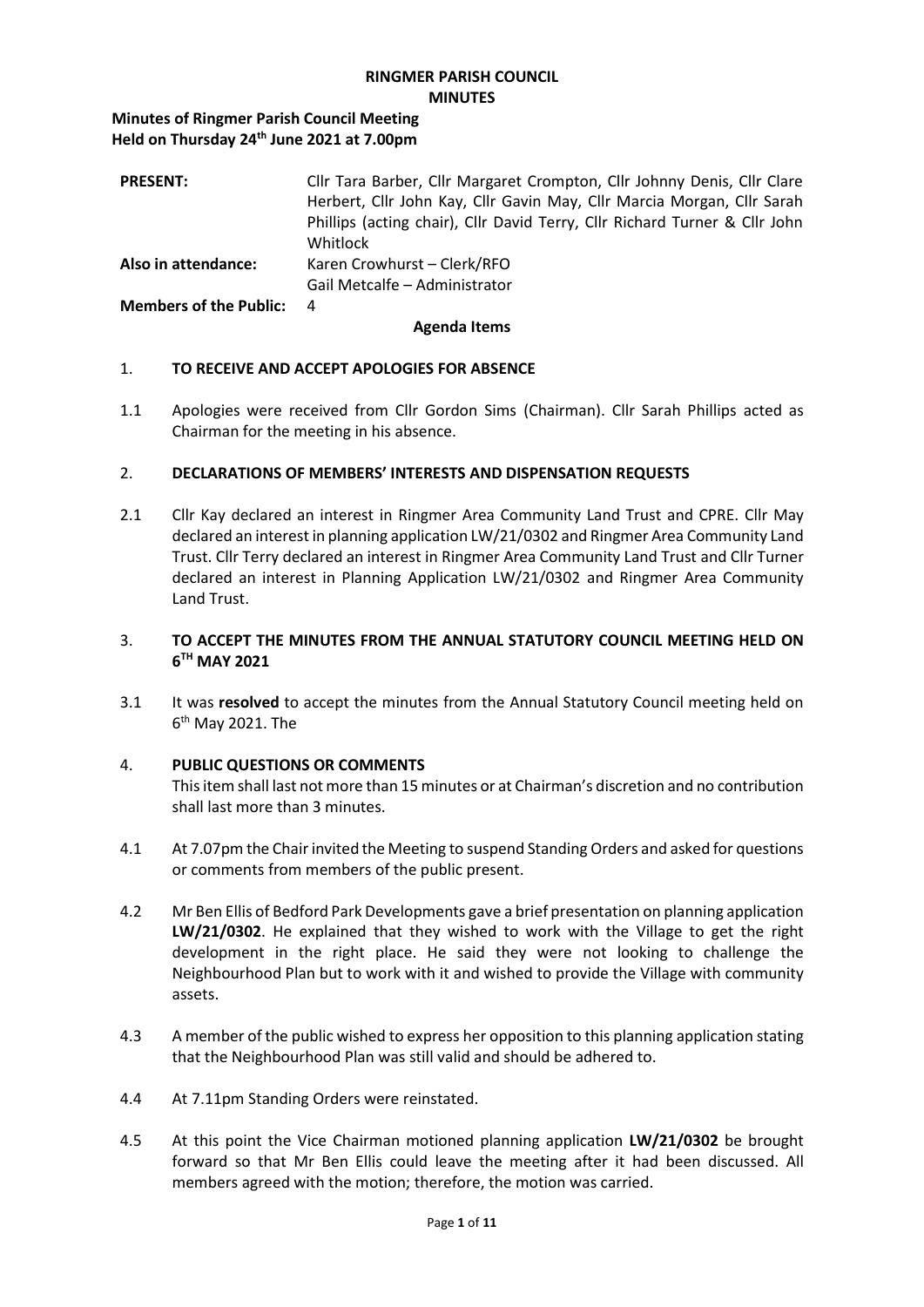- 4.6 At 7.12pm Cllrs May and Turner left the meeting.
- 4.7 At 7.13pm Standing Orders were suspended for Mr Ben Ellis to answer the question of how many units were involved in the project. He said that originally it was 97 units but that this had been brought down to 87 units and that they were flexible on this issue.
- 4.8 At 7.14pm Standing Orders were reinstated.

### 4.9 *Please see item 11.1*

- 4.10 A vote was taken 6 voted against, 2 voted in favour and 1 abstained, therefore the planning application was rejected.
- 4.11 At 7.38pm Cllrs May and Turner returned to the meeting.
- 5. **CO-OPTION OF COUNCILLOR –** To consider any expression of interest in accordance with Parish Council's Standing Orders.
- 5.1 The Clerk advised Members that no-one had come forward for consideration.
- 6. **REPORTS FROM DISTRICT AND COUNTY COUNCILLORS – Maximum 15 minutes** a) To receive and accept any reports submitted
- 6.1 Cllrs Johnny Denis & Emily O'Brien had provided Councillor updates on East Sussex County Council and Lewes District Council but many had not had time to read it and so it was agreed that the report would be published with the minutes and any questions being emailed to Cllr Denis.

### 7. **ACTION POINTS AND REPORT FROM THE CLERK**

7.1 The Clerk reported that there are no outstanding action points which are not covered on the agenda.

### 8. **CORRESPONDENCE – FOR NOTING OR ACTION**

- a) To consider any correspondence for noting or action received after this agenda has been published
- 8.1 The Clerk stated that objections received at the office for planning applications LW/21/0302 and LW/20/0485 had been looked at and circulated to all Members.
- 8.2 b) Lewes Council Tax document 20% reduction scheme
- 8.3 Members agreed they needed more time to digest the document and agreed if there were any comments to be made, they be submitted to the Clerk by  $8<sup>th</sup>$  July 2021.

### 9. **APPOINTMENT OF CLLRS**

- 9.1 a) Education and Younger People's Services Liaison Cllr x 1
- 9.2 Cllr Morgan put her name forward for this role. It was, therefore, **resolved** to appoint Cllr Morgan as the Liaison Cllr.
- 9.3 b) Leisure Services Liaison Cllr x 1
- 9.4 Cllr Morgan put her name forward for this role. It was, therefore, **resolved** to appoint Cllr Morgan as the Liaison Cllr.
- 9.5 c) Lewes District Association of Local Councils Cllr x 2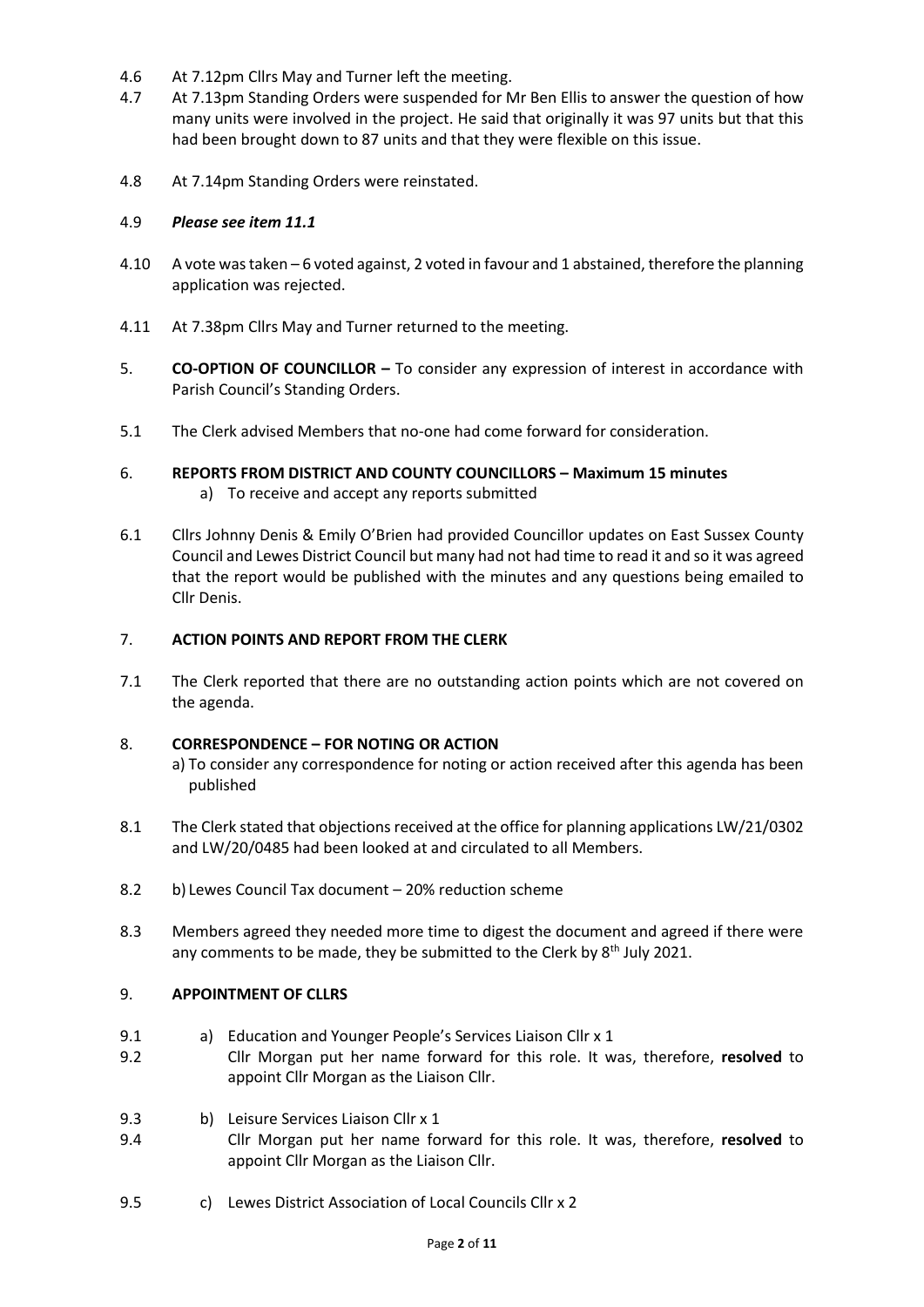- 9.6 It was **resolved** to appoint Cllr Sims and Cllr Phillips to act as representation of Ringmer Parish Council.
- 9.7 d) Ringmer Shops Association Liaison Cllr x 1
- 9.8 It was **resolved** that Cllr May be appointed.
- 9.9 e) Complaints Review Panel Cllr x 1
- 9.10 This was deferred until after the Greens and Amenities meeting on 1<sup>st</sup> July 2021 when the Chairman and Vice-Chairman will be elected.

# 10. **FINANCE MATTERS (Papers previously circulated)**

10.3

10.1 The Clerk drew attention to a payment to Spotlight HR as some of it has been retained – it was proposed that Council should approve payment subject to the Chairman and Vice-Chairman being satisfied. This was seconded and voted upon, the result of which was unanimous.

#### 10.2 a) **Payments and Receipts**

It was **resolved** to accept the payments and receipts presented. These were signed and dated by the Chairman of the meeting.(The payments list is appended at the end of these minutes).

#### 10.4 b) **Bank Reconciliation(s)**

10.5 It was **resolved** to accept the bank reconciliations presented. The Chairman signed and dated all the bank reconciliations.

#### 10.6 c) **Bank Summary**

10.7 It was **resolved** to accept the Bank Summary presented.

### 10.8 d) **Cost Centre Report**

10.9 It was **resolved** to accept the Cost Centre Report. Being the current financial position of Council.

#### 10.10 e) **Quotation(s)**

10.11 There were no quotations for consideration.

### 10.12 f) **Grant application(s)/Donations**:

10.13 The Chairman proposed that item 3 be considered first in order for Cllrs Kay, May, Terry and Turner to leave the room and return for the next item on the agenda. It was also proposed as Cllr Kay had declared an interest regarding item 5 on the agenda to remain out of the meeting whilst that item was discussed. The proposal was accepted.

10.14 At 7.52pm Cllrs Kay, May, Terry and Turner left the meeting.

### 10.15 3) **Ringmer Area Community Land Trust £100,000 CIL**

After some discussion. It was **resolved** to award the amount of £100,000 to Ringmer Area Community Land Trust for the affordable housing element of the project. it was further **resolved** to hold the funds in earmarked reserves, being mindful about which financial year the project would move forward it was agreed to make the funds available upon commencement of the project. Payments will be made on receipt of contractor invoices and paid by the office this was voted on with 6 in favour and 1 abstention.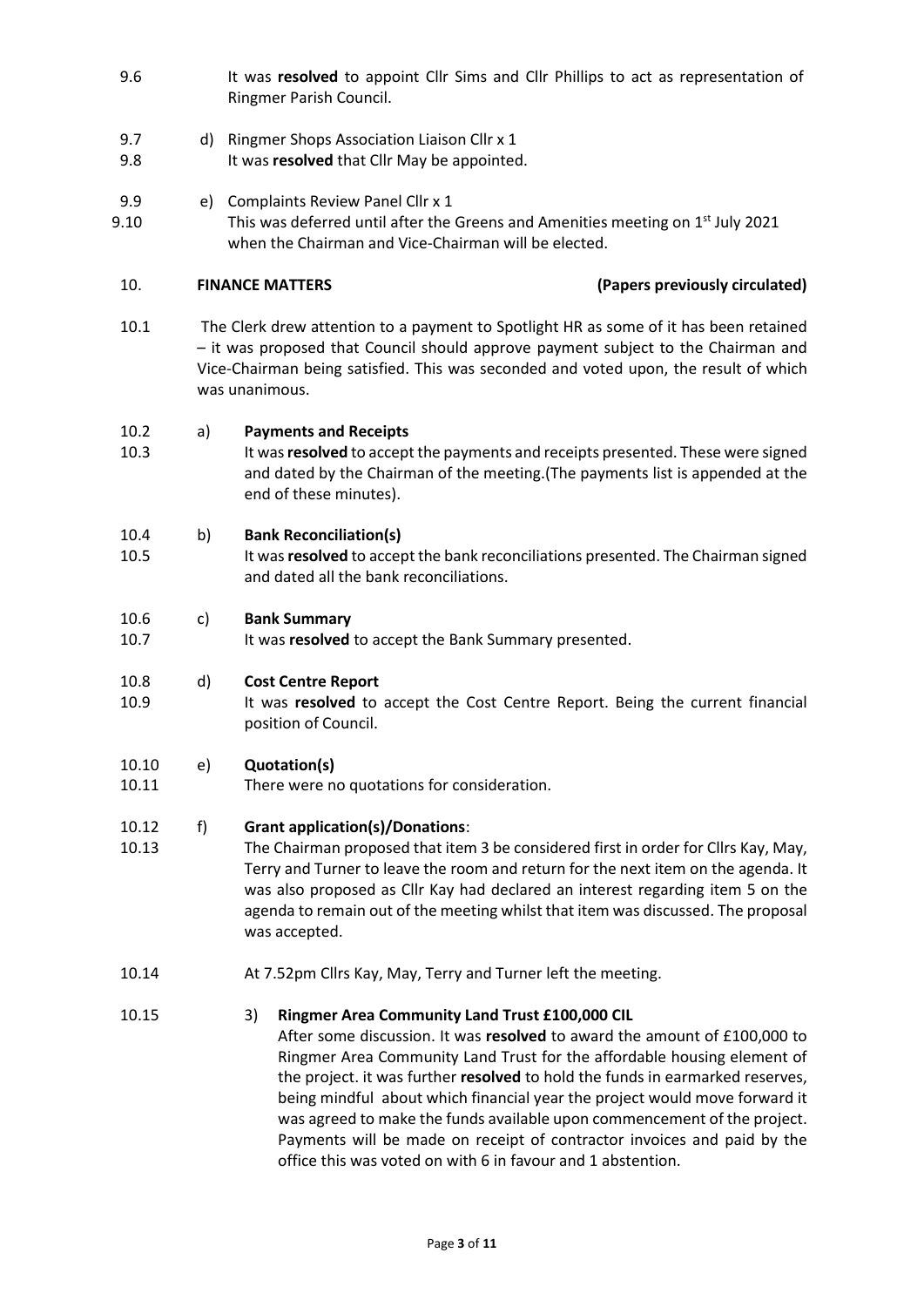10.16 At 8.00pm Cllrs May, Terry and Turner returned to the meeting. Cllr Kay remained out of the room.

#### 10.17 5) **CPRE Subscription - £36.00**

- 10.18 After a short discussion, this was voted on. All were in favour, therefore, it was agreed to pay the subscription.
- 10.19 At 8.01pm Cllr Kay returned to the meeting.
- 10.20 1) **Wildflower Ringmer £500.00 small grants- Section 137**
- 10.21 It was proposed that Ringmer agree to the grant for the full amount requested and this was seconded. A vote was made by a show of hands, the outcome of which was unanimous. Therefore, it was **resolved** to award the amount of £500.00 to Wildflower Ringmer.

#### 10.22 2) **Ringmer Bowls Club £7,500.00 CIL**

10.23 After some discussion, and establishing if the Parish Council had appropriate funds, it was **resolved** to award the amount of £7,500.00 from already earmarked CIL reserves for this type of project. It was further **resolved** to hold the funds in the accounts until the project is ready to commence. Members noted that the financial year could not be predicted, but funds should be readily available. It was then **resolved** that the Parish Council would hold the funds and only release them upon submission of Contractor invoices.

#### 10.24 4) **Foundry Healthcare Social Group £500.00 - Section 137**

- 10.25 After some discussion, it was agreed that the Parish Council ask for more detail on how the whole project was being funded, as the amount requested was only partial payment, along with detail on what they would be providing to the Village. Once this information was available it would be considered again at a future meeting.
- 10.26 6) **East Sussex Wildlife Rescue Donation choices £25, £50, £100 or another amount**
- 10.27 It was proposed that Ringmer pay the highest amount requested and this was seconded. This was voted on with all being in favour of paying £100.00.
- 10.28 g) **Internal Auditors report – To accept and agree any actions arising from the report**
- 10.29 The Financial Administrator was thanked for all her hard work on the audit. It was proposed that the general reserves policy be considered by Office & Finance once the Committee had been agreed and that all actions be carried out. Members agreed to note the report and agree to the actions arising from it.
- 10.30 h) **Any other financial matters that cannot be held over to the next agenda**
- 10.31 There were no other financial matters to be considered.

### 11. **PLANNING APPLICATIONS**

11.1 **LW/21/0302 Land South of Lewes Road and Laughton Road Chamberlaines Lane Ringmer** 

Outline application with all matters reserved for a mixed-use scheme comprising residential units and community/commercial space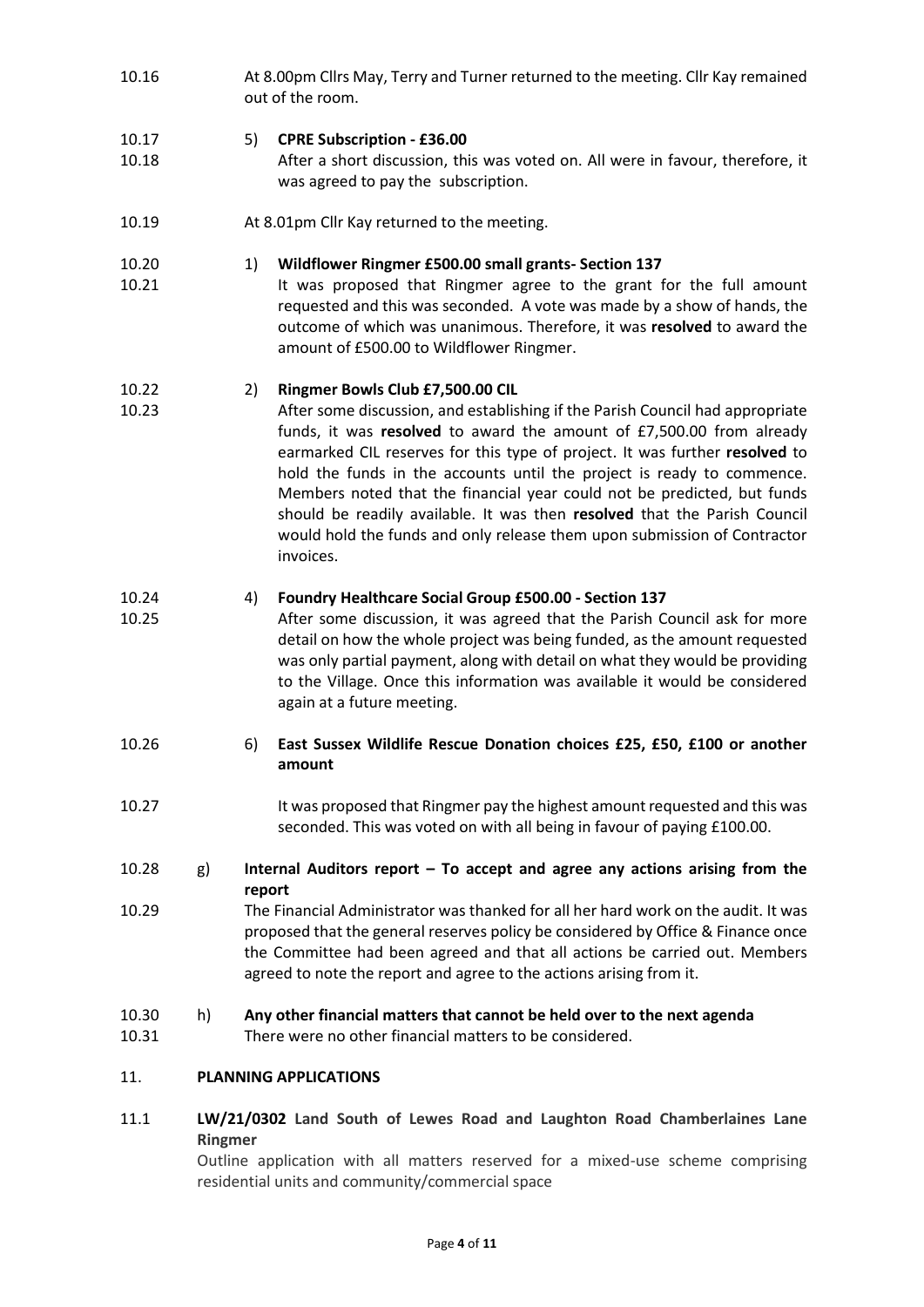- 11.2 *This item was discussed after item 4 on the agenda-*
- 11.3 Each and every Member had the opportunity to comment on the application. After some discussion including various objections and comments for support, it was r**esolved** to comment as below:
- 11.4 Ringmer Parish Council strongly objects to this application as (1) it is contrary to the adop Ringmer Neighbourhood Plan which forms part of the existing Lewes Local Plan and (2) it proposes the development of new commuter housing at a car-dependent countryside location, contrary to the Lewes DC declaration of a Climate Change Emergency. The propose scheme would be the wrong development at the wrong place, contributing unnecessarily climate change, and would have, in combination with other development already approve an unacceptable impact on infrastructure including primary and nursery schools and healthcare facilities. The additional commuter traffic generated would put unacceptable pressure on Earwig Corner.

The Ringmer Neighbourhood Plan is focused on four key principles (Policies 3.1-3.4 of the Ringmer Neighbourhood Plan). These seek to retain Ringmer's 'village feel'; to improve its sustainability by providing more local employment and thus reduce the need for the exce existing out-commuting for employment, almost all of which is by private car; to improve balance, health and inclusivity of the community and to respect the South Downs National Park. This application flies directly in the face of all four key principles.

This application envisages yet another large new commuter housing estate unsustainably located in the countryside, unaccompanied by any provision for additional local employm Out-commuting from Ringmer by private car is already, according to East Sussex in Figure higher than in any other town or parish in the District, and there is absolutely no reason  $t_0$ imagine that the new commuters that would be attracted by this development would behave any differently. The location of the proposed development, not contiguous with existing housing and forming a new finger of development pushing out from the edge of the Broyl settlement into the surrounding countryside, and a long and unpleasant walk along a busy main road to Ringmer's shops and services, means that that new residents here would be less likely to use sustainable means of transport than other Ringmer residents.

The location of the proposed development expands out from the Broyleside towards the of the South Downs National Park, so the new development would be very visible from higher ground within the SDNP. In recommending the dismissal of an appeal for an immediately adjacent site [Broyle Gate Farm, application LW/14/0947, appeal number 3133436] the inspector gave weight to its negative landscape impact, including both its impact on the setting of the SDNP and its erosion of the present sense of clear separation between Ring village and the Broyleside, an important contributor to Ringmer's 'village feel', or sense of place. The inspector's view was endorsed by the Secretary of State, who dismissed the calledin appeal. Both these considerations apply with equal force to the present application.

The application is also quite excessive in scale, and thus contrary to policy 6.3 of the Ringr Neighbourhood Plan, which requires new development to be on a village scale of 10-30 n homes. This policy was also given weight by the inspector in appeal 3133436. There was c evidence that residents strongly preferred multiple smaller developments of this scale (sup the successful new developments at Clarks Croft and Round House Road) than urban-scale developments as proposed here. The site now proposed is substantially larger than even  $t$ submitted to last autumn's "Call for Sites" [04RG] and the number of new homes propose almost twice as large. Nevertheless, even with the enlarged site, it is far from evident that excessive number of homes proposed could actually be accommodated on the site. A stream that qualifies as a 'main river' flows through the site, and the surrounding land lies in Floo Zones 2/3, but the indicative outline for the development shows this land at risk of flooding the small rear gardens of the new houses.

Ringmer Primary School was recently extended from 1 class to 1.5 class entry to accommo the increasing numbers of children now living in Ringmer. The Primary School and the Nur School are both full. Currently more than 200 new houses are under construction (but no occupied) in Ringmer, at the Bovis Homes site on Bishops Lane; the Riverdale Development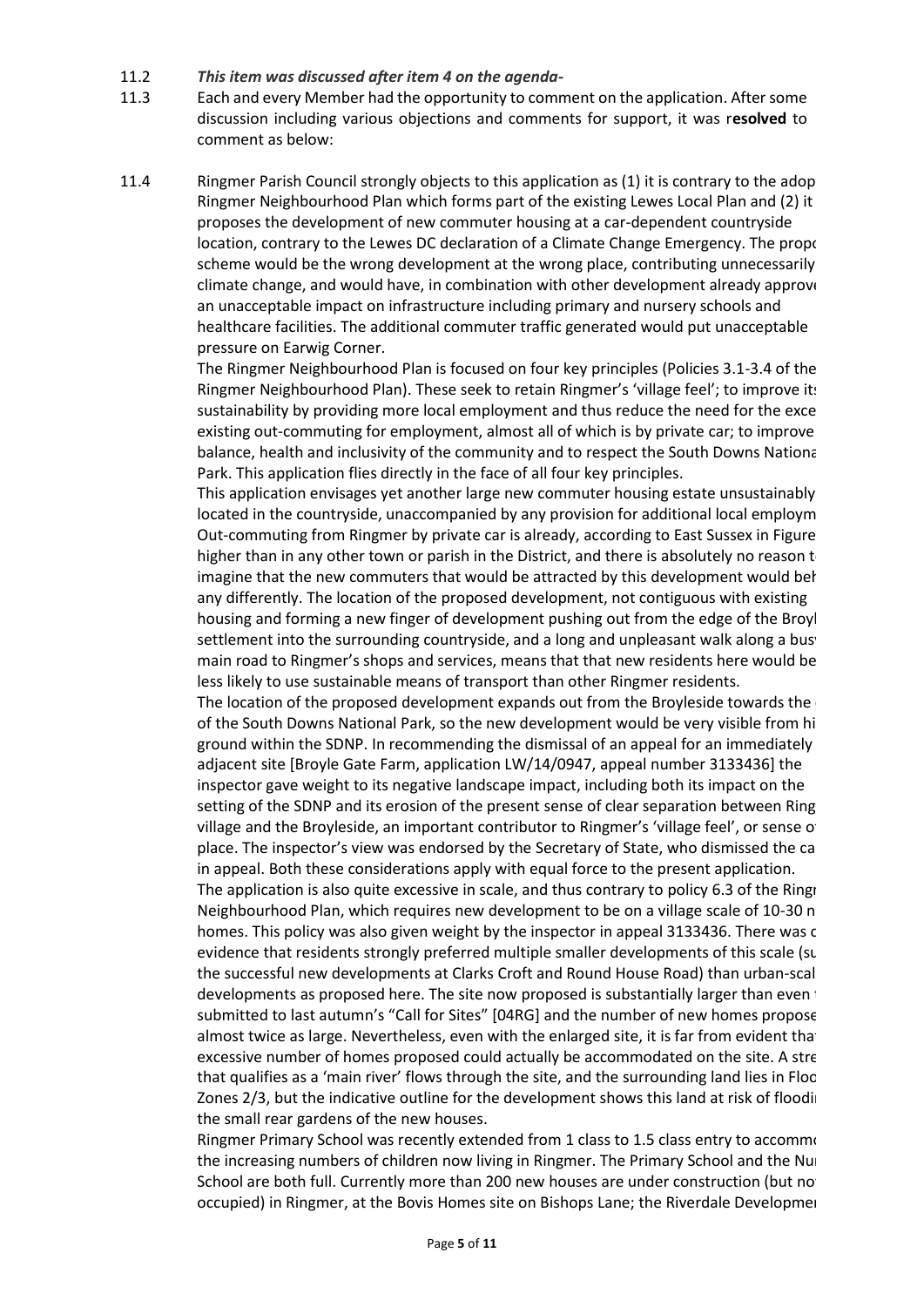site at Caburn Fields; the Optivo site at Lower Lodge; and the Diplocks site on Bishops Lan Previous experience in Ringmer is that such new housing attracts a disproportionate share children nursery and primary school age, and assessment by the Neighbourhood Plan suggested that it would be very likely to be necessary to expand the Primary School to 2-c entry to accommodate them. However, no such expansion is currently envisaged, and it remains to be seen how well the new children will be accommodated as they arrive over  $\dagger$ next 12-18 months. There is no evidence at all how the children from the large additional development proposed in this application could be accommodated, without travel (inevit by private car) to village schools elsewhere in the county. There are no spare school place available in Lewes.

Other related infrastructure questions not addressed in the application are whether the Ringmer Health Centre can accommodate the extra patients or whether the Ringer WWT can accommodate the extra sewage to be created within the time scale proposed.

The site lies immediately adjacent to the Southdown Hunt Kennels. The hunt is an import contribution to Ringmer's role as a rural service centre, and includes the Historic Englandlisted Huntsman's House and additional locally-listed buildings within the curtilage [Ringn] Neighbourhood Plan policy 4.7, heritage assets H11. The site is currently not screened from the Kennels, and forms part of its setting. The application proposes to mitigate the nuisan the noise produced on regular occasions by the baying hounds by the erection of an acou barrier fence along the site boundary. As can be seen elsewhere in Ringmer, such barrier fences are extremely unattractive. This would have a strongly negative impact on the sett of this listed building and its associated heritage assets. The hounds' kennel is just a few y from the joint boundary. The proposed development would also have a strongly negative impact on the experience of users of Ringmer public footpath no.20, which runs immediation adjacent to the site.

The Lewes Local Plan allocated 385 new homes to Ringmer, the number being fixed by the inspector at examination after a careful and detailed review of the potential capacity of E Corner, through which almost all commuter traffic from Ringmer must pass. He concluded this was the maximum number that could reasonably be accommodated, once improvem that were then envisaged and are now under construction had been completed. After heardetailed evidence, he concluded that no further housing allocation could be made to Ring as no alternative scheme was available that could further increase the capacity of this jun and the subsequent A26 junctions connecting Ringmer to Lewes and the A27 at Southerh. The inspector's statement to this effect is included in the Lewes Local Plan. To date 384 new homes in Ringmer have been built, are currently under construction, or have full planning permission. In addition sites for about 60 further homes are allocated in the Ringmer Neighbourhood Plan, and are still expected to come forward within the plan period (6 are this week's list). In addition there has been additional unforeseen development at Barcombe and Isfield, and a very large new Uckfield development near the A26/A22 junction, that w put yet more pressure on Earwig Corner. There is no credible evidence accompanying the application to suggest that all the additional commuter traffic created by this developmer can be accommodated by Earwig Corner and the other critical junctions between there and the A27, without causing further congestion and the consequent unacceptably low air quality in the town of Lewes.

### 11.5 Section 2 of Ringmer Neighbourhood Plan – Vision for Ringmer is as follows:

Development of new and improved employment opportunities in Ringmer Parish will have reduced the need for out-commuting, thereby supporting local services. To enable this, existing employment sites will be maintained and improved, new sites will be identified and established as necessary, and businesses, including working at or from home, will be supported by the provision of modern business accommodation and access to high quality and high-speed e-communications.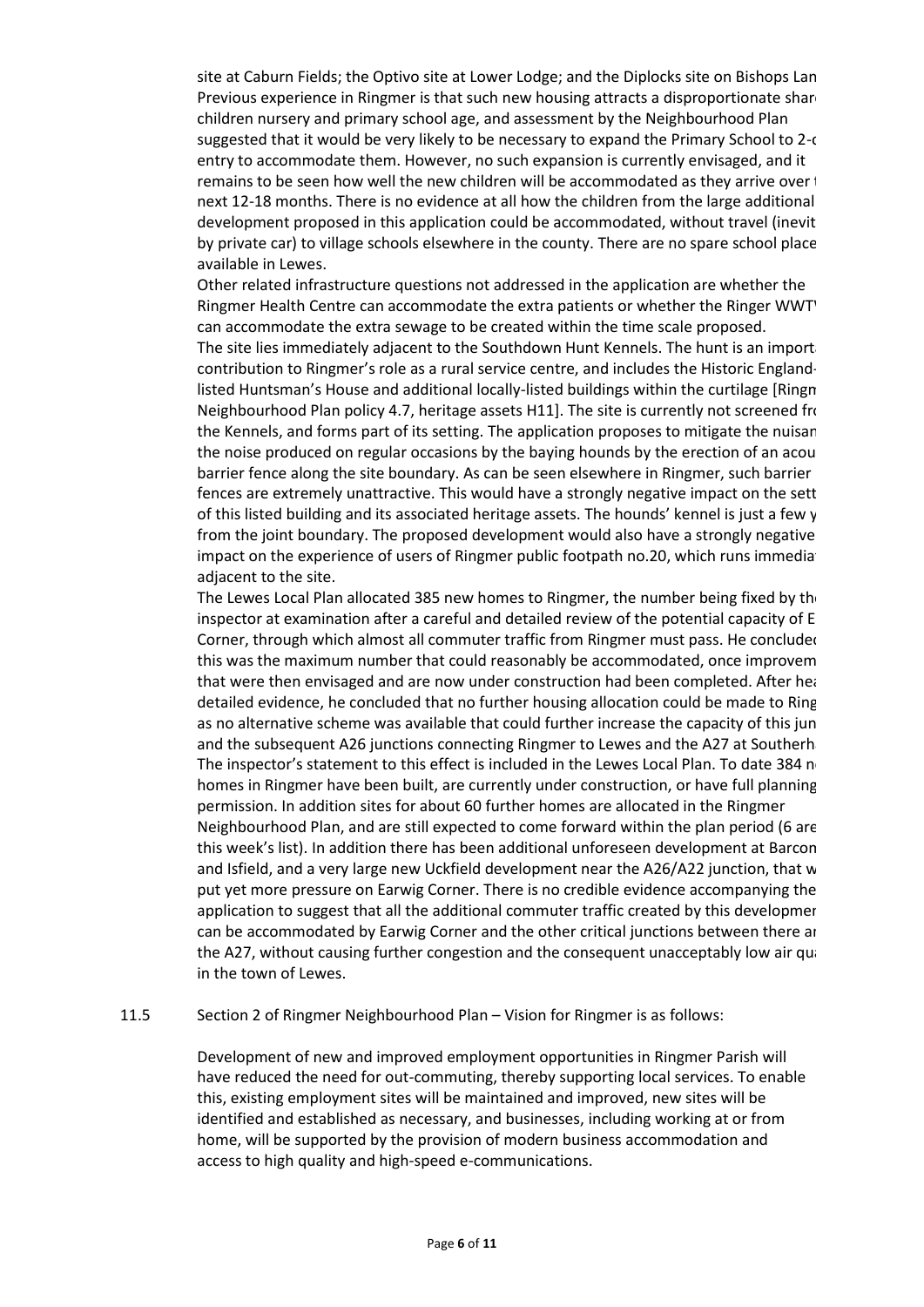- 11.6 As yet there has not been much of an increase for employment opportunities within Ringmer, therefore, the proposed scheme if approved will create more out-commuting.
- 11.17 There is also a need for more educational provision more residential units of family size will increase the need for primary school places, which, the current primary school will not be able to accommodate.

#### 11.18 **LW/21/0061 Caburn Field Anchor Field Ringmer East Sussex**

Proposed 3 flagpoles adjacent to proposed sales cabins with fascia signs

#### 11.19 **Comments and observations**

Ringmer Parish Council offers no comments on this application, since it was reported that the portacabin referred to in the application has been removed.

11.20 **LW/21/0239 12 Harrisons Lane Ringmer East Sussex BN8 5LL** Single storey extension to the rear of the property

#### 11.21 **Comments and observations**

Ringmer Parish Council supports this application.

11.23 **LW/21/0258 The Mill House Rushey Green Ringmer East Sussex BN8 5JB** Replacement outbuilding to rear garden

#### 11.24 **Comments and observations**

Ringmer Parish Councill does not have any objections to this application.

#### 11.25 **LW/21/0289 7 Anchor Field Ringmer East Sussex BN8 5QN**

Proposed ground level extension and loft conversion of existing house, plus two new houses to be built in the garden

#### 11.26 **Comments and observations**

Ringmer Parish Council strongly objects to the proposed extension and loft conversion, plus two new houses to be built in the garden for the following reasons:

- Significant overdevelopment of the site
- Impact on the street scene
- Parking provision not being in accordance with Ringmer Neighbourhood Plan Policy 8.3

#### 11.27 **LW/21/0292 Barnfield Farm Laughton Road Ringmer East Sussex BN8 5NJ**

Conversion of a redundant stables to provide office and store with off road parking, creation of a new building to provide  $2 \times 1$  bed holiday apartments with additional parking

### 11.28 **Comments and observations**

Ringmer Parish Council supports this application as long as appropriate planning conditions imposed are met.

#### 11.29 **LW/21/0335 Red Barn Farm Harveys Lane Ringmer East Sussex BN8 5AE**

Alternative scheme for the conversion of a redundant agricultural building into house by adding a conservatory and two rooflights also the restoration and conversion of outbuilding to a home office

#### 11.30 **Comments and observations**

Ringmer Parish Council offers no objections to this application.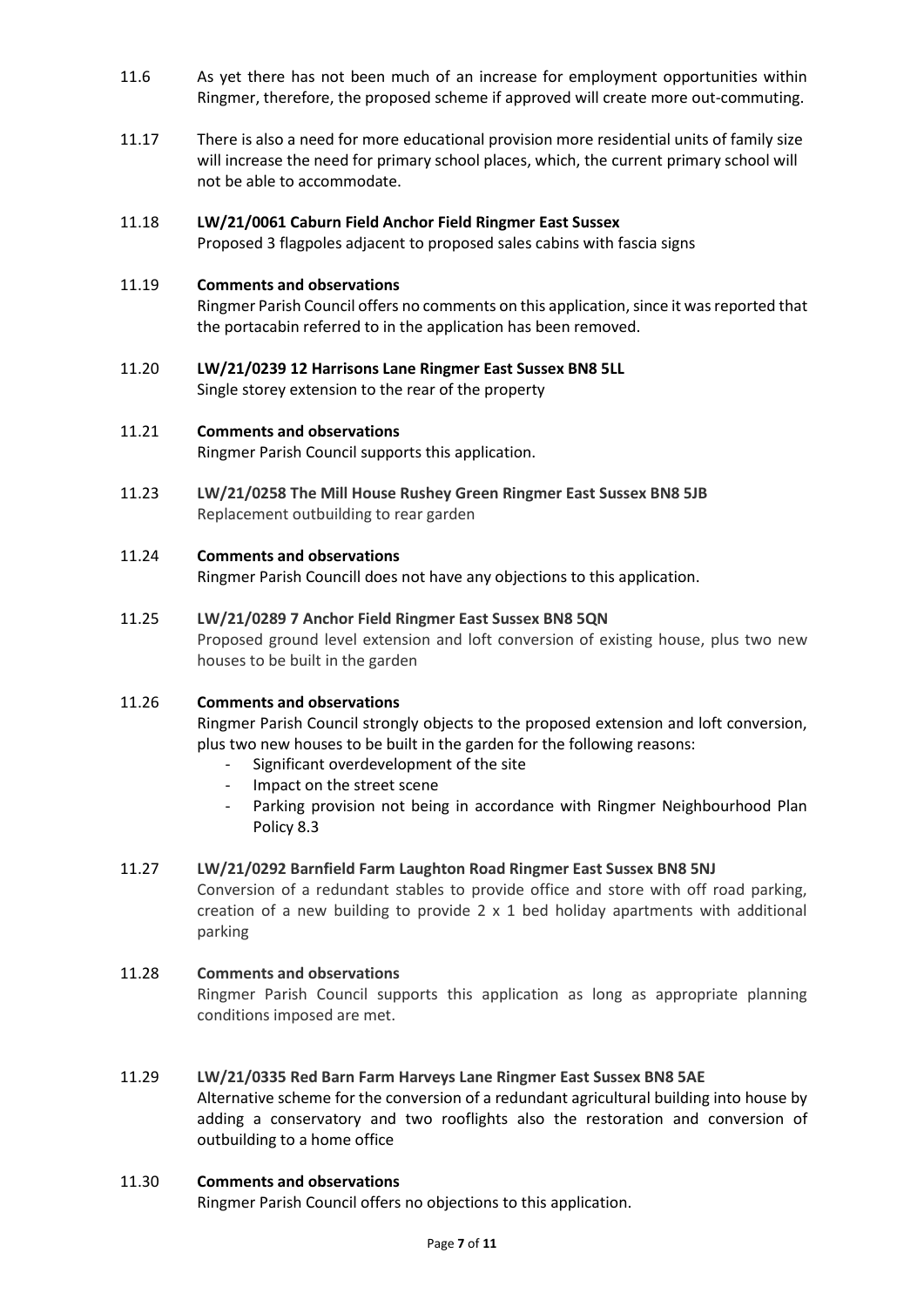11.31 **LW/21/0342 Upper Wellingham Farmhouse Wellingham Lane Wellingham Ringmer** Prior approval for a change of use from barns a and b into dwellings

#### 11.32 **Comments and observations**

Ringmer Parish Council offers no objections to this application on the proviso that policy 8.3 of Ringmer Neighbourhood Plan will be met.

#### 11.33 **LW/20/0485 Upper Lodge Farm The Broyle Ringmer East Sussex BN8 5AP**

Amended scheme - Replacement of existing farmyard manure store with an upgraded facility, repair and upgrade of existing slurry lagoon and associated earth engineering works. NB Proposed new lagoon now deleted from proposal

#### 11.34 **Comments and observations**

Ringmer Parish Council objects to this application on the grounds of a shared drive. Ringmer Parish Council found it hard to comment further, due to the lack of a Traffic Management Plan.

### 12. **REPORTS BY LEAVE – NOT FOR DISCUSSION OR DECISION**

- **Plashett Park Farm –** it was reported that a permitted development application is due to be considered by Lewes District Council, as this is permitted development this means that Parish Council is not a statutory consultee.
- **Harrisons Lane –** residents had expressed their concern over the level of traffic especially during school run and asked for the possibility of making it a one-way system.
- **Bishops Lane –** it has been reported that this is in a terrible state and is caving in.
- **Wildflower Ringmer –** reported the butchering of the verges and requested this be on the next possible G&A agenda as unfortunately the next meeting agenda has already been published.
- **Highways –** it was confirmed that the state of Bishops Lane had been reported.
- **Ringmer Safety Road Group –** next meeting is on evening of Monday 28<sup>th</sup> June 2021 via Teams. All residents welcome to log in.

#### 13. **ITEMS FOR REFERRAL TO NEXT AGENDA OR APPROPRIATE COMMITTEE**

13.1 Permitted development application at Plashett Farm.

### 14. **URGENT ITEMS AT THE CHAIRMAN'S DISCRETION REQUIRING DECISIONS WHICH CANNOT BE HELD OVER UNTIL THE NEXT MEETING**

14.1 There were no urgent items which could not be held over until the next meeting**.**

There being no further business, the meeting closed at 8.57pm

### **Date of next meeting, Thursday 15th July 2021, 7.00pm in the Parish Rooms**

**Below**

**Appendix 1 – Cllr Johnny Denis report Appendix 2 – Payment's list**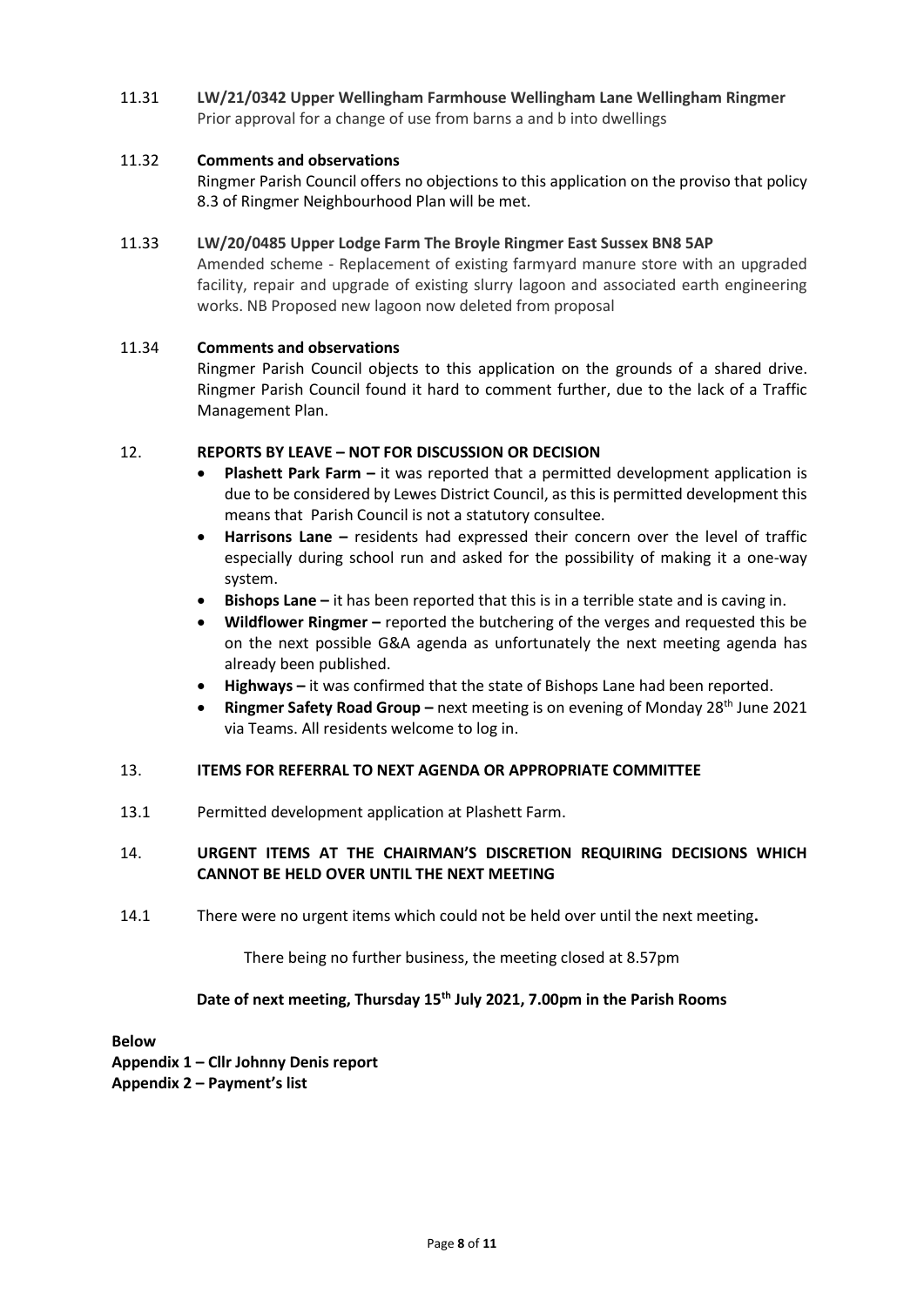# **Appendix 1**

Councillor Updates; Johnny Denis & Emily O'Brien

### **East Sussex County Council**

As a new councillor I've been taking part in multiple induction sessions as well as the annual statutory meeting – their first in real life for over a year.

Attended lead member (Cllr Claire Dowling) of transport mtg on Monday in support of a petition received by the Council to set 20mph as default speed limit for residential areas. Cllr Dowling declined WHO advice and Govt guidelines.

This means that Ringmer should it wish to progress individual schemes, it will be without the support of policy.

There have been many complaints about the management of the traffic associated with Earwig Corner works. East Sussex Highways and East Sussex County Council are not accepting any responsibility, preferring to put this on the developer carrying out the works. Sussex police are have now agreed to look in on Glynde to reduce speeding and aggression form angsty drivers, while LDC have put up more notices asking people to turn off engines when in stopped at the lights going into and coming back from Lewes.

Swimming Pool – ESCC will shortly be putting a revised offer out for expressions of interest. Likely to be for 20+ years lease. Consideration likely to be in September. Some residents have expressed an interest in responding.

### **Lewes District Council**

The most significant news is that the Issues and Options paper, a part of the government's Local Plan Process will be published on or around the 9<sup>th</sup> of July and be open until 3<sup>rd</sup> of September. This is not about sites per se so not about specific developments – that'll come later. The Parish Council and individuals and organisations should be encouraged to respond to this consultation.

Many significant planning apps coming Ringmer's way. Noted that the large ones are outside the plan boundary.

Residents have noted a good quality verge and kerb repair in Shepherds Way I believe this to be the result of residents bringing it to councillors' attention.

Residents have also drawn dangerous parking on the East End of Bishops Lane. Sussex police have agreed to add it to their visiting list.

**Apologies from Cllr Emily O'Brien** who has been working on the local plan development issues. She thinks she might have fallen off the invite list so would appreciate the Office team checking so that she is invited in future.

### Contacts

[Johnny.denis@lewes.gov.uk](mailto:Johnny.denis@lewes.gov.uk) o[r Emily.obrien@lewes.gov.uk](mailto:Emily.obrien@lewes.gov.uk) for District business O[r Cllr.johnny.denis@eastsussex.gov.uk](mailto:Cllr.johnny.denis@eastsussex.gov.uk) for County business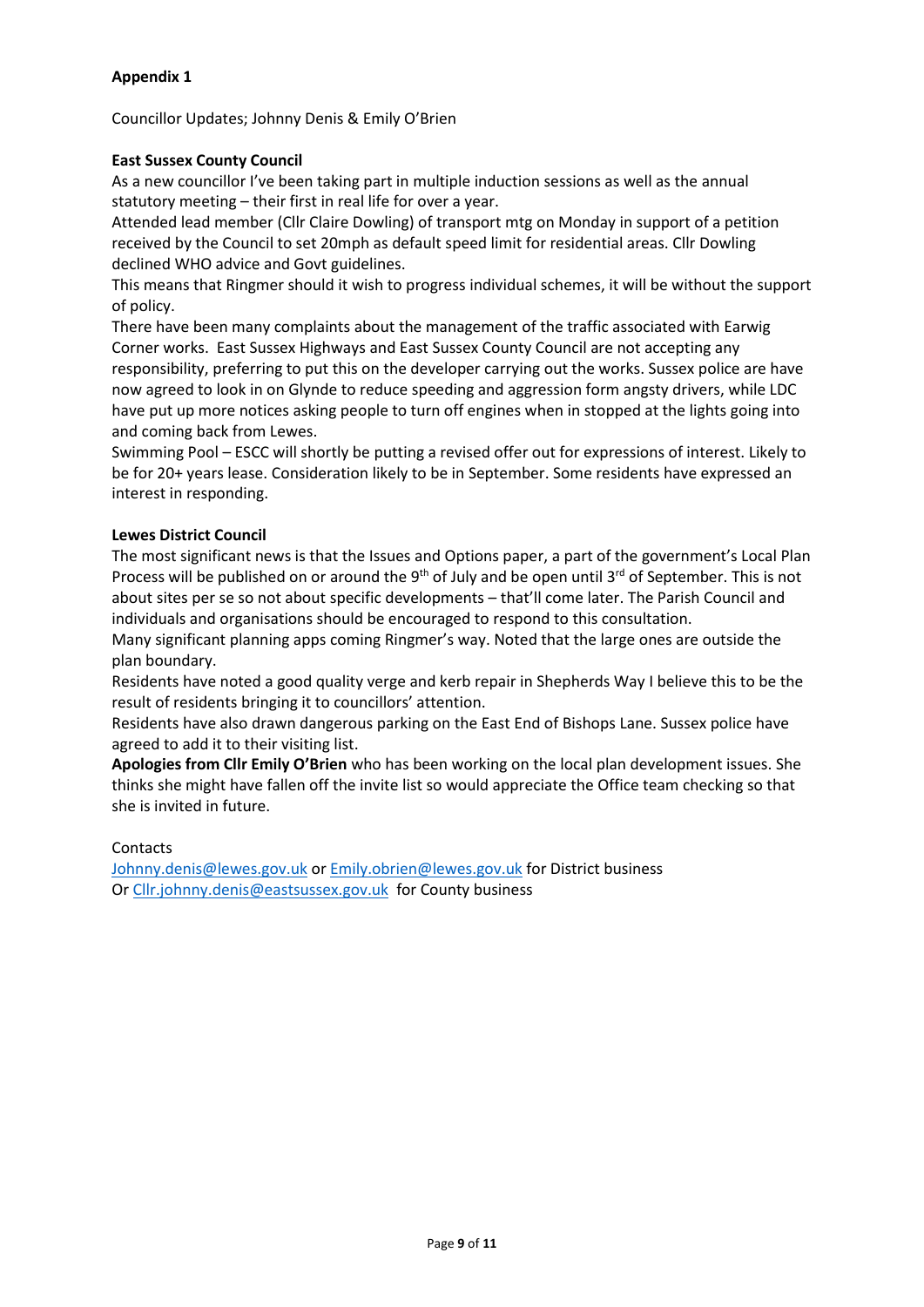# **Appendix 2**

| VN  | <b>Date</b> | <b>Bank</b>             | <b>Description</b>                                                               | <b>Supplier</b>                    | <b>Total</b> |
|-----|-------------|-------------------------|----------------------------------------------------------------------------------|------------------------------------|--------------|
| 36  | 04/05/21    | <b>Barclays Current</b> | Grass Cutting Village Green - Contracted                                         | Ringmer Property Maintenance       | 700.00       |
| 37  | 04/05/21    | <b>Barclays Current</b> | Pond Maintenance - Contracted                                                    | Ringmer Property Maintenance       | 44.00        |
| 38  | 04/05/21    | <b>Barclays Current</b> | Grass Cutting Anchor Field - Contracted                                          | Ringmer Property Maintenance       | 115.00       |
| 39  | 04/05/21    | <b>Barclays Current</b> | Grass Cutting Fingerpost Field - Contracted                                      | Ringmer Property Maintenance       | 122.00       |
| 40  | 04/05/21    | <b>Barclays Current</b> | Churchyard Maintenance - Contracted                                              | Ringmer Property Maintenance       | 305.00       |
| 41  | 04/05/21    | <b>Barclays Current</b> | Rushey Green Grass Cutting - Contracted                                          | Ringmer Property Maintenance       | 90.00        |
| 42  | 04/05/21    | <b>Barclays Current</b> | <b>Grass Cutting Various</b>                                                     | Ringmer Property Maintenance       | 92.00        |
| 43  | 04/05/21    | <b>Barclays Current</b> | Gote Lane Grass Cutting - Contracted                                             | Ringmer Property Maintenance       | 38.00        |
| 44  | 04/05/21    | <b>Barclays Current</b> | Broyle Lane/Close Grass Cutting                                                  | Ringmer Property Maintenance       | 143.00       |
| 45  | 04/05/21    | <b>Barclays Current</b> | Jubilee Garden Maintenance                                                       | Ringmer Property Maintenance       | 58.97        |
| 46  | 04/05/21    | <b>Barclays Current</b> | Jubilee Garden Maintenance                                                       | Ringmer Property Maintenance       | 116.67       |
| 47  | 04/05/21    | <b>Barclays Current</b> | Vicarage Way & Grounds Maint                                                     | Ringmer Property Maintenance       | 75.83        |
| 48  | 04/05/21    | <b>Barclays Current</b> | <b>Grass Cutting Allotments</b>                                                  | Ringmer Property Maintenance       | 160.00       |
| 49  | 04/05/21    | <b>Barclays Current</b> | Grass Cutting Potatoe, Neaves, Norlington, GRiegntean Reypleaty elain Sterstance |                                    | 140.00       |
| 35  | 04/05/21    | <b>Barclays Current</b> | Pump                                                                             | Lewes District Council             | 234.00       |
| 63  | 04/05/21    | <b>Barclays Current</b> | Play Area Inspections - Monthly                                                  | 1&1 IONOS Ltd                      | 1.20         |
| 64  | 05/05/21    | <b>Barclays Current</b> | Email Licence                                                                    | 1&1 IONOS Ltd                      | 4.20         |
| 65  | 05/05/21    | <b>Barclays Current</b> | Email Licence                                                                    | 1&1 IONOS Ltd                      | 4.20         |
| 66  | 05/05/21    | <b>Barclays Current</b> | Email Licence                                                                    | 1&1 IONOS Ltd                      | 4.20         |
| 67  | 05/05/21    | <b>Barclays Current</b> | Email Licence                                                                    | 1&1 IONOS Ltd                      | 4.20         |
| 68  | 05/05/21    | <b>Barclays Current</b> | Email Licence                                                                    | 1&1 IONOS Ltd                      | 4.20         |
| 69  | 05/05/21    | <b>Barclays Current</b> | Email Licence                                                                    | 1&1 IONOS Ltd                      | 4.20         |
| 70  | 05/05/21    | <b>Barclays Current</b> | Email Licence                                                                    | 1&1 IONOS Ltd                      | 4.20         |
| 71  | 05/05/21    | <b>Barclays Current</b> | Email Licence                                                                    | 1&1 IONOS Ltd                      | 4.20         |
| 72  | 05/05/21    | <b>Barclays Current</b> | Email Licence                                                                    | 1&1 IONOS Ltd                      | 4.20         |
| 73  | 05/05/21    | <b>Barclays Current</b> | Email Licence                                                                    | 1&1 IONOS Ltd                      | 4.20         |
| 74  | 05/05/21    | <b>Barclays Current</b> | Email Licence                                                                    | 1&1 IONOS Ltd                      | 4.20         |
| 75  | 05/05/21    | <b>Barclays Current</b> | Email Licence                                                                    | 1&1 IONOS Ltd                      | 4.20         |
| 76  | 05/05/21    | <b>Barclays Current</b> | Email Licence                                                                    | 1&1 IONOS Ltd                      | 4.20         |
| 52  | 08/05/21    | <b>Barclays Current</b> | Email Licence                                                                    | <b>Surrey Hills Solicitors LLP</b> | 2,400.00     |
| 50  | 11/05/21    | <b>Barclays Current</b> | <b>Disbursements</b>                                                             | Spotlight HR Consultants Ltd       | 10.00        |
| 51  | 11/05/21    | <b>Barclays Current</b> | <b>HR Review</b>                                                                 | 123 Connect                        | 246.00       |
| 60  | 11/05/21    | <b>Barclays Current</b> | IT Package                                                                       | <b>Staples</b>                     | 138.06       |
| 62  | 11/05/21    | <b>Barclays Current</b> | Stationary/sundries                                                              | Micosoft Office                    | 79.99        |
| 57  | 12/05/21    | <b>Barclays Current</b> | Office 365                                                                       | Post Office                        | 85.00        |
| 79  | 13/05/21    | <b>Barclays Current</b> | <b>Stamps</b>                                                                    | Amazon                             | 3.99         |
| 77  | 14/05/21    | <b>Barclays Current</b> | Misc                                                                             | 1&1 IONOS Ltd                      | 4.20         |
| 78  | 14/05/21    | <b>Barclays Current</b> | Email Licence                                                                    | 1&1 IONOS Ltd                      | 4.20         |
| 108 | 17/05/21    | <b>Barclays Current</b> | Email Licence                                                                    | AO Ltd                             | 434.00       |
| 58  | 19/05/21    | <b>Barclays Current</b> | Misc                                                                             | Ian Edwards                        | 490.00       |
| 86  | 20/05/21    | <b>Barclays Current</b> | IT General Consultancy                                                           | <b>SLCC</b>                        | 289.00       |
| 106 | 20/05/21    | <b>Barclays Current</b> | Clerk SLCC Membership                                                            | <b>Staples</b>                     | 20.20        |
| 107 | 20/05/21    | <b>Barclays Current</b> | Stationary/sundries                                                              | <b>Staples</b>                     | 37.77        |
| 54  | 21/05/21    | <b>Barclays Current</b> | Stationary/sundries                                                              | Karen Crowhurst                    |              |
| 55  | 21/05/21    | <b>Barclays Current</b> | Clerk Salary                                                                     | Carol Hodgson                      |              |
| 56  | 21/05/21    | <b>Barclays Current</b> | Finance Admin Salary                                                             | Gail Metcalfe                      |              |
| 61  | 22/05/21    | <b>Barclays Current</b> | General Admin Salary                                                             | Zen internet                       | 1,012.31     |
| 80  | 24/05/21    | <b>Barclays Current</b> | <b>Broadband services</b>                                                        | Gordon Sims                        | 79.60        |
| 87  | 24/05/21    | <b>Barclays Current</b> | Leaving gift                                                                     | Surrey Hills Solicitors LLP        | 28.98        |
| 88  | 24/05/21    | <b>Barclays Current</b> | Professional charges                                                             | Surrey Hills Solicitors LLP        | 600.00       |
| 109 | 24/05/21    | <b>Barclays Current</b> | Professional charges                                                             | Tesco                              | 330.00       |
|     |             |                         | Mobile Phone                                                                     |                                    | 18.19        |
|     |             |                         |                                                                                  |                                    |              |